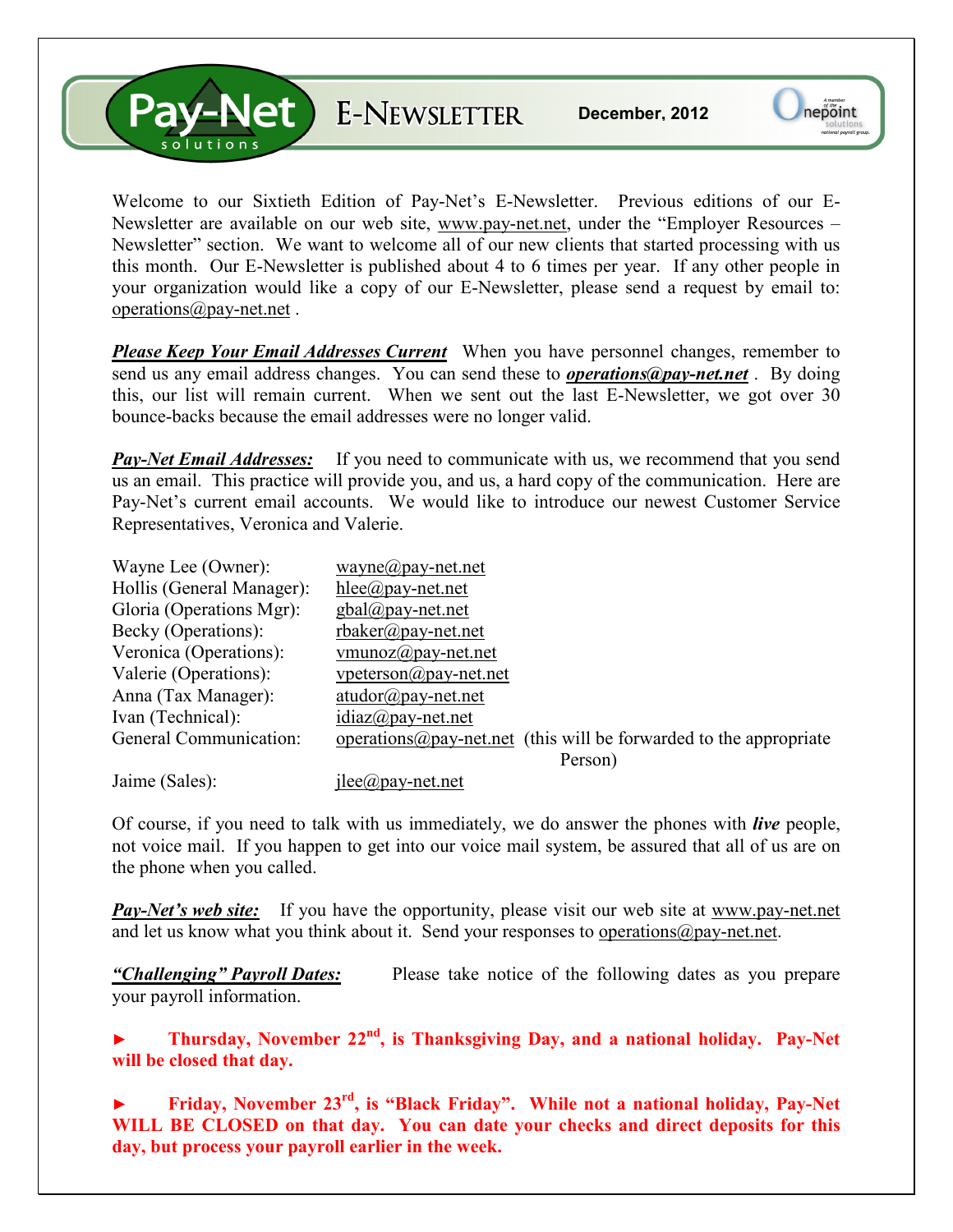► December 1, 2012, is on a Saturday. If you normally date your checks for the  $1<sup>st</sup>$  of a month, your check date will roll back to Friday, November  $30<sup>th</sup>$ . If this applies to you, and you have direct deposit, we need your payroll information before 3:00pm on Wednesday, November  $28<sup>th</sup>$ .

► December 15, 2012, is on a Saturday. If you normally date your checks for the 15<sup>th</sup> of a month, your check date will roll back to Friday, December  $14<sup>th</sup>$ . If this applies to you, and you have direct deposit, we need your payroll information before 3:00pm on Wednesday, December  $12^{th}$ .

► **December 24, 2012, is Christmas Eve Day. Pay-Net will be closing at 12:00 noon on that day. The cutoff for direct deposit transmissions is 9:30am on the 24th .**

**► December 25th is Christmas Day, a national holiday and a banking holiday. Pay-Net will be closed this day** 

**► Friday, December 28, 2012, is the last day that you can report any payroll information or adjustments that you want to appear on your employees' W2 forms. Any adjustments reported after December 28th may be subject to reprocessing charges. If you would like Pay-Net to setup a 12/28/2012 check date in your calendar so you can enter yearend adjustments, please contact our office.** 

**► Monday, December 31, 2012, is News Year's Eve Day. Pay-Net will be closing at 12:00 noon on this day. The cutoff for direct deposit transmissions is 9:30am on the 31st .** 

**► Tuesday, January 1, 2013, is News Years Day, a national holiday and a banking holiday. Pay-Net will be closed this day.** 

Since Tuesday, January  $1<sup>st</sup>$  is a holiday, if you normally date your checks for the  $1<sup>st</sup>$  of the month, your check date will roll back to Monday, December  $31<sup>st</sup>$ . If this applies to you, and you have direct deposit, we need your payroll information before 3:00pm on Thursday, December  $27<sup>th</sup>$ .

 $\blacktriangleright$  If you normally date your checks for the 1<sup>st</sup> of the month, BUT you want your checks to be dated January 2, 2013, then **YOU MUST CONTACT OUR OFFICE SO WE CAN ADJUST YOUR PAYROLL CALENDAR!!!** You can call us or you can send an email to operations@pay-net.net

If you normally date your checks for January 5, 2013, this is a Saturday so your check date will roll back to Friday, January  $4<sup>th</sup>$ . If this applies to you, and you have direct deposit, we need your payroll information before 3:00pm on Wednesday, January 2<sup>nd</sup>.

January 15, 2013 is on a Tuesday. If you normally date your checks for the  $15<sup>th</sup>$  of a month and you have direct deposit, we need your payroll information before 3:00pm on Friday, January 11<sup>th</sup>.

January 20, 2013 is on a Sunday. If you normally date your checks for the  $20<sup>th</sup>$ , your check date will roll back to Friday, January 18<sup>th</sup>. If this applies to you and you have direct deposit, we need your payroll information before 3:00pm on Wednesday, January 16<sup>th</sup>.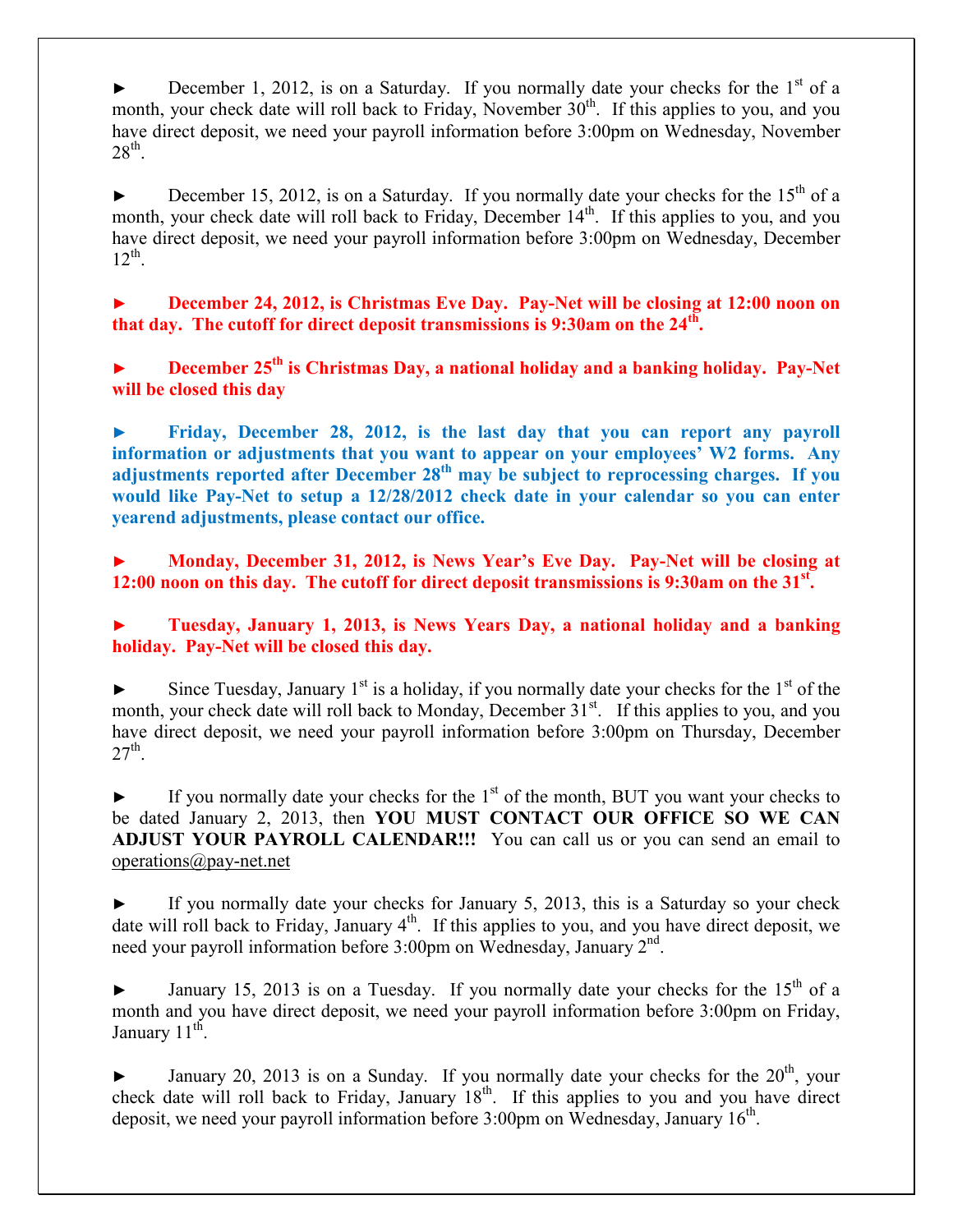**► Monday, January 21, 2013, is Martin Luther King Day, a national and banking holiday. Pay-Net will be open that day, but since the banks will be closed, please take this into account as you prepare your payroll information.** 

*Holiday Processing Schedule:* Please take note of the holiday schedule as you prepare your payroll information and be aware of Pay-Net's operating hours.

If you normally date your checks for Tuesday, December  $25<sup>th</sup>$ , your check date will roll back to Monday, December 24<sup>th</sup>. If this applies to you, and you have direct deposit, we need your payroll information before 3:00pm on Thursday, December 20<sup>th</sup>.

If you normally date your checks for Wednesday, December  $26<sup>th</sup>$ , and you have direct deposit, we need your payroll information before noon on Friday, December 21<sup>st</sup>.

If you normally date your checks for Thursday, December  $27<sup>th</sup>$  and you have direct deposit, we need your payroll information before 9:30am on Monday, December  $23^{\text{rd}}$ . Our bank is closing early on Monday; please remember to allow enough processing time to complete your payroll before the cutoff. If everyone waits until 9:00 to transmit their payroll, we cannot guarantee direct deposit will fund on Thursday.

If you normally date your checks for Tuesday, January 1, 2013, your check date will roll back to Monday, December  $31<sup>st</sup>$ . If this applies to you, and you have direct deposit, we need your payroll information before  $3:00 \text{pm}$  on Thursday, December  $27^{\text{th}}$ .

If you normally date your checks for Wednesday, January 2, 2013, and you have direct deposit, we need your payroll information before noon on Friday, December 28<sup>th</sup>.

If you normally date your checks for Thursday, January 3, 2013 and you have direct deposit, we need your payroll information before 9:30am on Monday, December  $31<sup>st</sup>$ . Our bank is closing early on Monday; please remember to allow enough processing time to complete your payroll before the cutoff. If everyone waits until 9:00 to transmit their payroll, we cannot guarantee direct deposit will fund on Thursday.

## **► W2 processing will begin at noon on Monday, December 31st. If everything goes well, you should have your employer copies of W2's on the Report Portal before Friday, January 4th .**

*Holiday Schedule:* The following remaining holidays are scheduled for 2012 and we have added the holidays for 2013. The official "bank holidays" are marked with an "**\***"

- ► \* Thursday, November 22, 2012 Thanksgiving Day Pay-Net will be closed
- ► Friday, November 23, 2012 Day After Thanksgiving Pay-Net will be closed
- ► \* Tuesday, December 25, 2012 Christmas Pay-Net will be closed
- ► \* Tuesday, January 1, 2013 New Year's Day Pay-Net will be closed
- ► \* Monday, January 21, 2013 Martin Luther King Day Pay-Net will be open
- ► \* Monday, February 18, 2013 President's Day Pay-Net will be open
- \* Monday, May 27, 2013 Memorial Day Pay-Net will be closed
- ► \* Thursday, July 4, 2013 Independence Day Pay-Net will be closed
- ► \* Monday, September 2, 2013 Labor Day Pay-Net will be closed
- $*$  Monday, October 14, 2013 Columbus Day Pay-Net will be open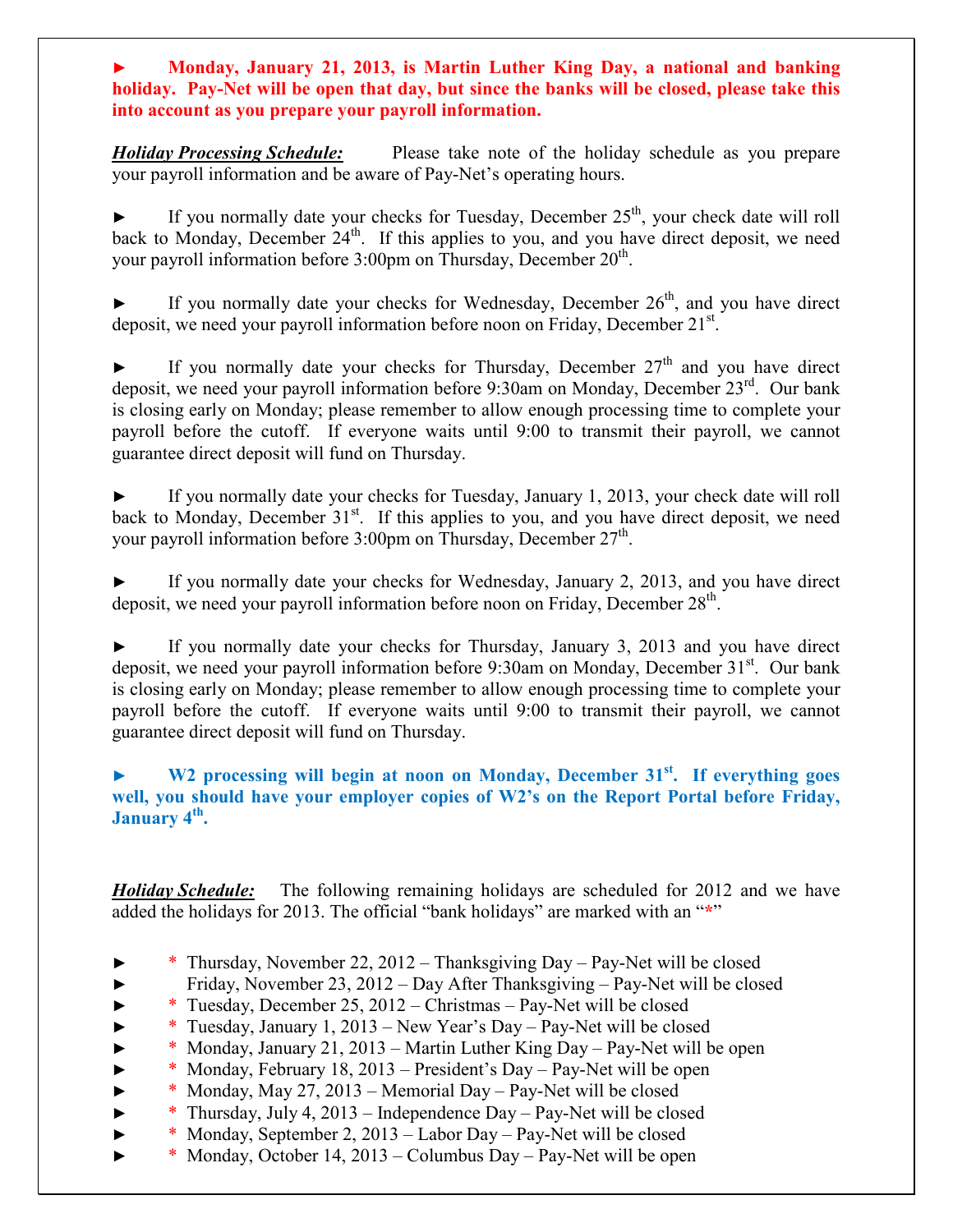- ► \* Monday, November 11, 2013 Veteran's Day Pay-Net will be open
- ► \* Thursday, November 28, 2013 Thanksgiving Day Pay-Net will be closed
- ► Friday, November 29, 2013 Day After Thanksgiving Pay-Net will be closed
- ► \* Wednesday, December 25, 2013 Christmas Day Pay-Net will be closed
- ► \* Wednesday, January 1, 2014 New Year's Day Pay-Net will be closed

## *Critical Year End Items and Dates:*

 November/December – The various state governments will send you the revised SUI and, if applicable, the ETT rates for 2013. Please be sure to send us a copy of these notices.

 November/December – The IRS will send you a letter if your deposit frequency changes for 2013. Please be sure to send us a copy of these notices. Also, since the IRS will not communicate with Pay-Net regarding any change in your depository requirements, Pay-Net cannot be held responsible for any penalties and/or interest the IRS may charge if you do not send us a copy of this notice.

 Friday December 28, 2012 – the last day to enter payroll information for 2012. Any information reported after this day may be charged for a quarterly reprocessing fee. Please be sure that all manual checks, special items such as PUCC's, fringe benefits, etc. you want to appear on the W2 Forms are reported on, or before, this date. If you want Pay-Net to delay your W<sub>2</sub>'s for such items as Third Party Sick Pay, or Allocated Tips, please notify us before December 28<sup>th</sup>.

 Monday, January 23, 2012 – All Year End packages should be in your hands, unless you have requested a reprocess due to additional information that must appear on the W2 Forms.

 Thursday, January 31, 2012 – W2's and 1099's have to be handed out, or postmarked on this day. All Quarterly and Year End Tax Returns have to be sent to the various governmental agencies.

*FUTA Credit Reduction for 2012:* We have not received any notifications from the IRS regarding the Credit Reduction for 2012. If you remember last year, the IRS had a Credit Reduction of approximately \$21.00 per employee and all employers had to increase their final FUTA deposits by this amount. As soon as we receive information on this issue, we will let you know.

**Affordable Health Care Act:** Now that the elections are over, your company can focus on the Affordable Health Care Act (also known as "ObamaCare"), and see how it will affect your business in the coming years. Hopefully, you have already discussed this Act with your insurance broker and your CPA and have made the appropriate plans for implementation. For those clients that have not really looked at the effects of this Act, we have placed three documents in our Report Portal. You will find three PDF documents on the Portal under the " All Clients" folder:

- (1) HCR Overview Small Group.pdf
- (2) HCR Overview Large Employers.pdf
- (3) Small Business TAX CREDITS.pdf some breaks for small businesses with less than 25 Full Time Equivalent employees.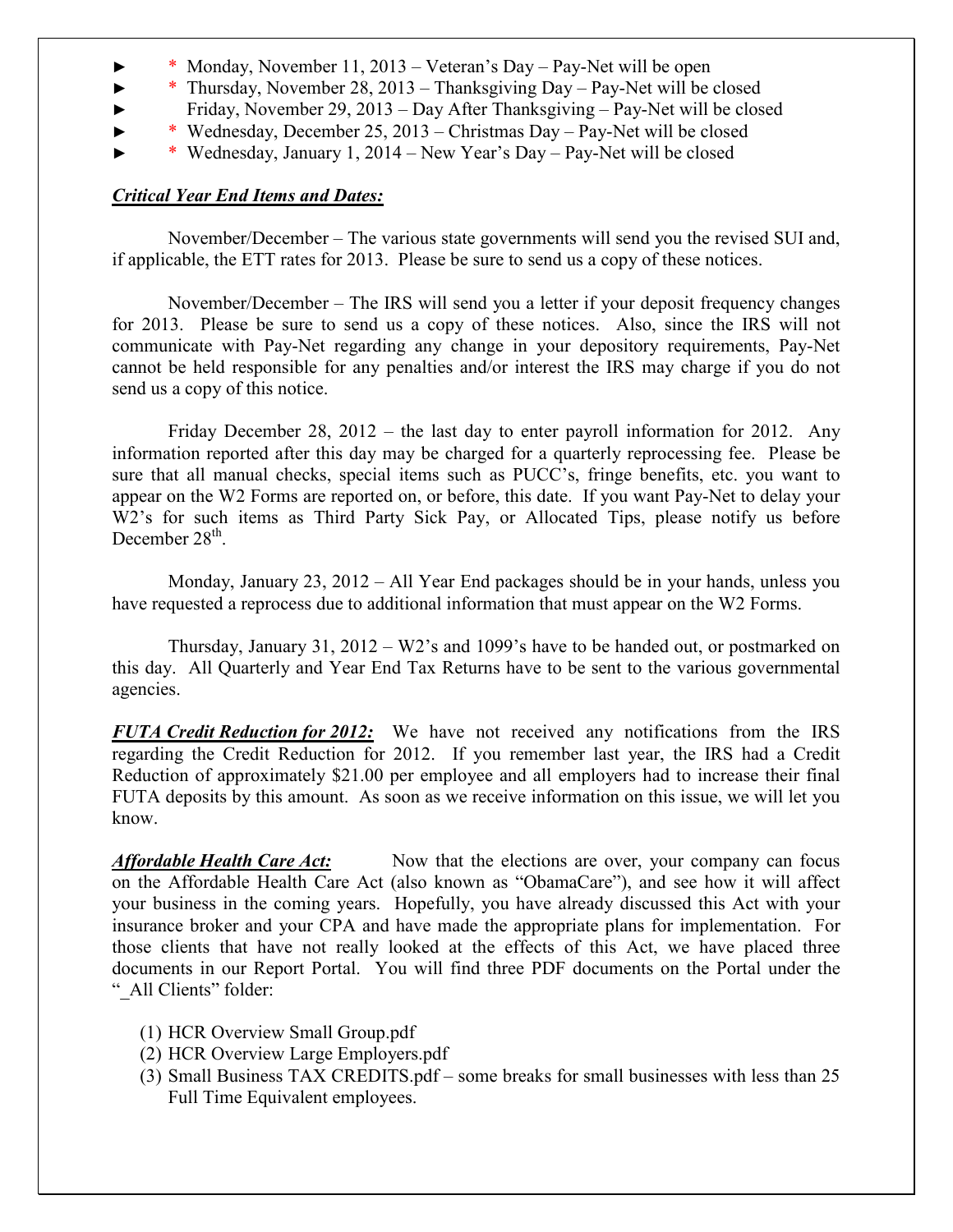Just use your normal Report Portal login. On the left tree view, you will see the folder " All Clients" in addition to your normal company folder. Click on the " All Clients" folder to open it and you will see these documents in addition to the Report Portal User Manual.

When you see the term "Full Time" employees in all the health-care related laws, this means "Full Time Equivalent" employees. To arrive at the number of "Full Time Equivalent" employees, take the total number of hours worked in a week for all employees and divide by 40; this gives you the "Full Time Equivalent". Example: Suppose you are a restaurant that has 80 employees on staff, and all these employees hours for a week averages 1960 hours, your "Full Time Equivalent" employee count is 1960 hours divided by 40 which equals 49. Therefore even though you have more than 50 employees on your staff, your "Full Time Equivalent" employee count is 49. Therefore, your company does not fall under the "Large Employer" rules, but instead you fall under the "Small Employer" rules.

Most of the important parts of the legislation will not become effective until 2014, but we suggest that you start planning soon.

We want to thank Nico Insurance for providing us with these documents that can assist you in preparing for the implementation of the new health care rules and regulations. Pay-Net cannot advise you of how to implement these rules or which set of regulations your company must follow. Please consult with your own broker and CPA to determine how to implement the act.

*Effects of Proposition 30:* Now that California's Proposition 30 has passed, what does this mean to you? We are aware of the provisions to raise revenue to use for schools and public safety, but where is money coming from? This proposition:

- Raises California's sales tax to 7.5% from 7.25%, a 3.45% percentage increase over current law.
- Creates four high-income tax brackets for taxpayers with taxable incomes exceeding \$250,000, \$300,000, \$500,000 and \$1,000,000. This increased tax will be in effect for 7 years.
- Imposes a 10.3% tax rate on taxable income over \$250,000 but less than \$300,000--a percentage increase of 10.6% over current policy of 9.3%. The 10.3% income tax rate is currently only paid by taxpayers with over \$1,000,000 in taxable income.
- Imposes an 11.3% tax rate on taxable income over \$300,000 but less than \$500,000--a percentage increase of 21.5% over current policy of 9.3%.
- Imposes a 12.3% tax rate on taxable income over \$500,000 up to \$1,000,000--a percentage increase of 32.26% over current policy of 9.3%.
- Imposes a 13.3% tax rate on taxable income over \$1,000,000--a percentage increase of 29.13% over current "millionaires tax" policy of 10.3%.
- **The income tax increase will apply retroactively to all income earned or received since the first of the year (January 1, 2012).**
- Based on California Franchise Tax Board data for 2009, the additional income tax is imposed on the top 3% of California taxpayers.

Estimated revenue from Proposition 30 varies from Jerry Brown's \$9 billion estimate to the \$6.8 billion estimated by the non-partisan Legislative Analyst's Office (LAO). The difference stem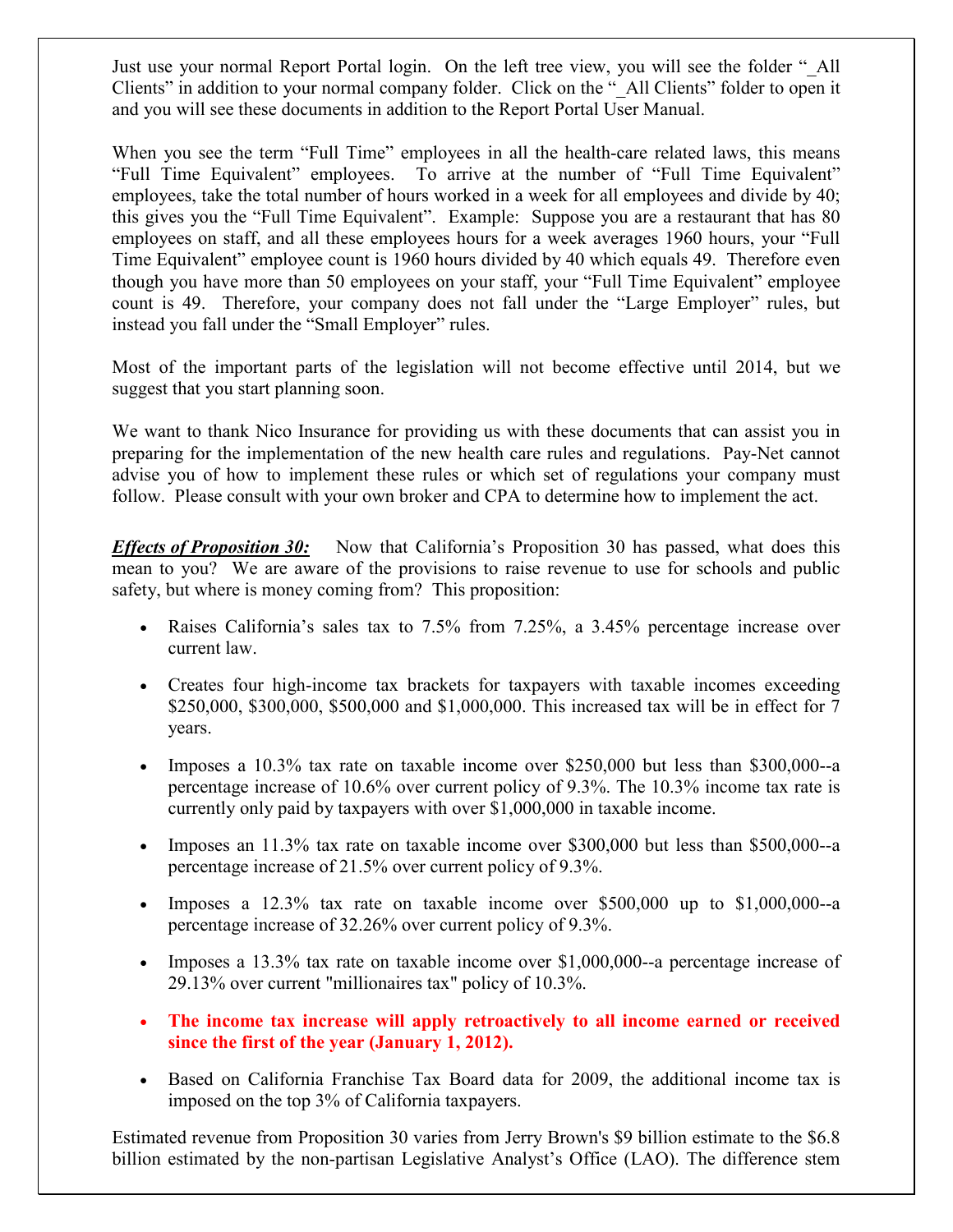for the volatility caused by capital gains income from high-income earners, an issue in California's tax system previously identified by the Legislative Analyst's Office (LAO).

*Medicare Issue for 2013:* As some of you are aware, barring any action by Congress or the Courts, the Medicare rate will increase for high income taxpayers next year. Effective January 1, 2013, the employee Medicare tax rate will remain the same (1.45%) up to a threshold. The threshold for single tax payers is \$200,000 and for married filing jointly it will be \$250,000. After the taxpayer reaches the threshold, the rate jumps up to 2.35%. The employer rate will remain constant at the current 1.45%.

For sole proprietors, the current Medicare tax rate is 2.90%. After a sole proprietor reaches the threshold, their Medicare tax rate will increase to 3.8%.

Another provision of the law provides a Medicare tax rate increase on investment income where earnings above the threshold will result in a Medicare tax rate of 3.8%.

Pay-Net is on top of this issue and our software will be ready for the new rates. We are waiting on IRS guidelines and form instructions.

**Payroll Tax Changes for 2013:** The Federal Withholding Tables and Employee Social Security Withholding are set to change dramatically on January 1, 2013, barring the lack of action on the part of Congress. At issue are the "Bush Era Tax Cuts" which are set to expire at the end of December plus a number of other tax reduction plans. If Congress does nothing, then the tax cuts will expire and personal withholding will increase and Social Security withholding will increase from 4.2% to 6.2%. In some cases, the increase will be dramatic; experts forecast the increase could be as much as \$3,500 per year for the average, middle class person. Pay-Net is monitoring the situation and will advise our clients of the outcome. As noted before, Proposition 30 has created an increase in California income taxes.

In addition, the changes that have been announced include an increase in the Social Security base from \$110,100 to \$113,700. An increase in 401(k) and similar retirement plans to a maximum deduction of \$17,500, up from \$17,000 in 2012 – but the "catchup" amount remains the same at \$5,500. California's SDI rate will remain at 1%, but the base will rise from \$95,585 to \$97,571.

With so many changes hanging on the vote in Congress, we cannot begin to list all the possible tax changes for 2013. Stay tuned as the issues come up for the next few months.

*EVS Service – Results:* **For those clients that used our EVS Service (Electronic Verification Service), we have received the listings back from the Social Security Administration. There is a letter listing the "problem" employees now on the Report Portal, under your "Payroll" folder with a folder date of 20121201. The format of the**  letter is "NNNN 2012120101 EVS Notice.doc", where NNNN is your company number. **The letter is a Word document. If you do not have Microsoft Word, please let us know and we will convert the letter to PDF for you.** 

**There are generally two types of EVS failures that will be reported to you:** 

**(1) Name Mismatch. This error indicates that the SSN number of the employee is valid but the employee's name does not match the name on the Social Security Administration's data base. This error could be a result of a spelling error. Or, the most common error is that an employee got married and changed their name on the**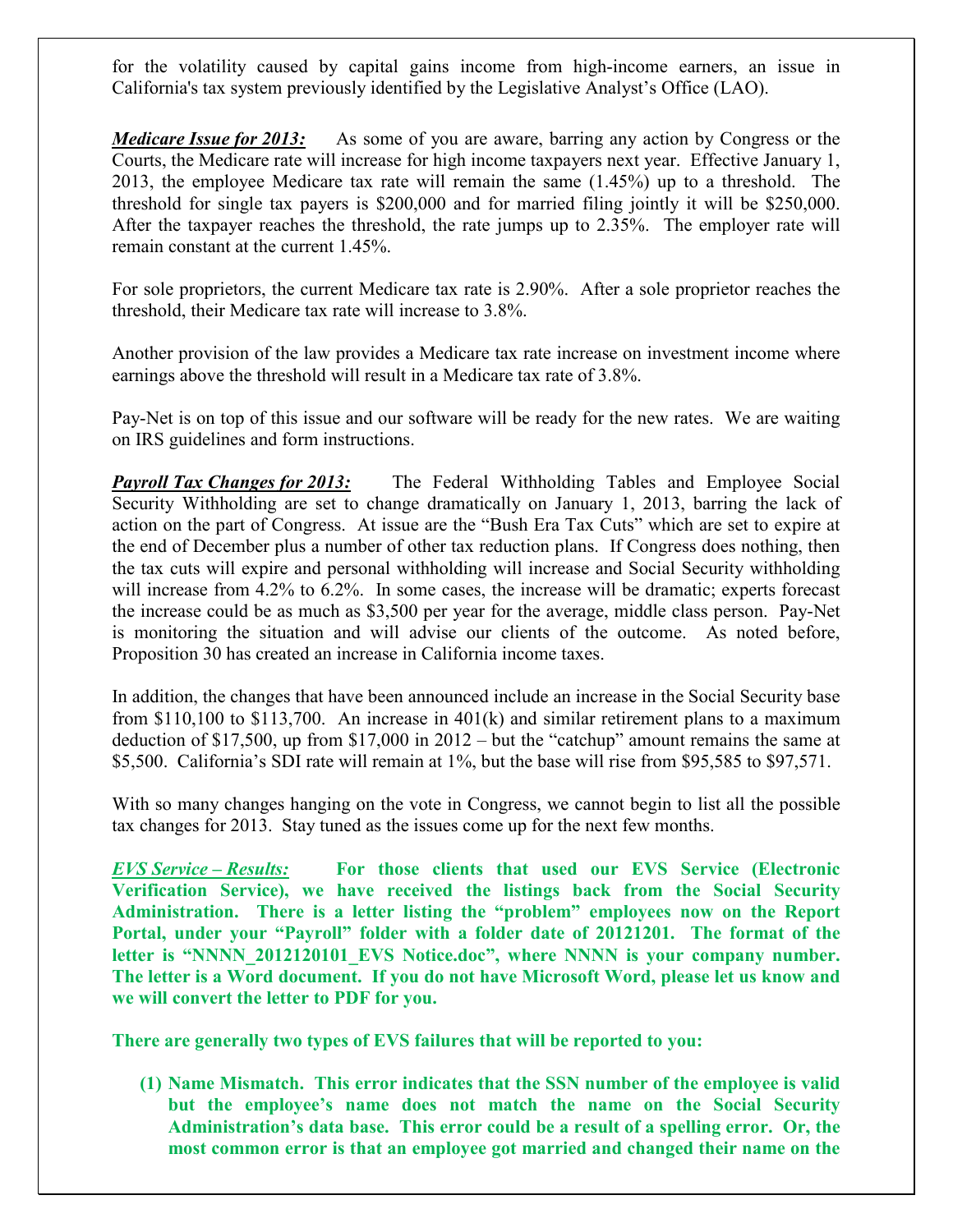**payroll system but not with the SSA. Or, in the case of Hispanic names, the designation of first or middle name is incorrect. In any case, compare the name on the employee's Social Security card with the name in the payroll system; they have to be the same.** 

**(2) Non-Existent Number. As described by the SSA, this means that "the SSN number of the employee has never been issued to any person living or deceased." This could have been a simple data entry error. Again, you should check the employee's Social Security card with the SSN on the payroll system; they have to be the same.** 

**In any case, the law is very clear that the employer cannot use the EVS result to discipline or terminate an employee. You can, however, meet with the employee and attempt to resolve the problem. Please note that if you did subscribe to the EVS Service and you did not get a letter, that means that all your employees were okay. Also, if you are not setup for the Report Portal, you will get your list in your payroll package.** 

**Why is this important? The IRS considers these errors to result in an invalid W2 Forms. The IRS code calls for a \$50.00 per invalid W2 form penalty to be assessed to employers. However, in the real world, the IRS has not yet penalized any employer for invalid W2 forms, and hopefully this will continue. But, be aware that the Department of Homeland Security takes a keen interest in any employer with a large number of invalid W2 Forms.** 

*Minimum Wage Increases:* Hourly minimum wage rates are to increase January 1, 2013, in these states: Arizona (\$7.80), Colorado (\$7.78), Florida (\$7.79), Missouri (\$7.35), Montana (\$7.80), Ohio (\$7.85), Oregon (\$8.95), Rhode Island (\$7.75), Vermont (\$8.60), and Washington  $$9.19$ ).

In California, there is a second city that is instituting a local minimum wage, the city of San Jose, of \$10.00 per hour starting January  $1<sup>st</sup>$ . The other city is San Francisco, which is raising its minimum wage to  $$10.55$ , also effective January  $1<sup>st</sup>$ .

*Important Tax Announcement:* The IRS has issued a new Rev. Proc. 2012-32 that is effective November 19, 2012. This required procedure consists of many facets including the following:

- (1) Payroll providers must file a completed Form 8655 with the IRS and must ensure that the client receives copies of official notices, correspondence, transcripts, etc. Note: Pay-Net already does this and has for over 10 years.
- (2) Sign and electronically file Forms 941 and 940. Pay-Net already does this.
- (3) Make tax deposits and other federal payments by the EFTPS system. Pay-Net already does this.
- (4) A Reporting Agent, such as a payroll service, accountant, CPA, etc., must provide the taxpayer (client) with the following notice, as written by the IRS:

**Please be aware that you are responsible for the timely filing of employment tax returns and timely payment of employment taxes for your employees, even if you have authorized a third party to file the returns and make the payments. Therefore, the Internal Revenue Service recommends that you enroll in the US Treasury Department's Electronic Federal Tax Payment System (EFTPS) to monitor your account and ensure that timely tax payments are being made for you. You may enroll in the EFTPS online at www.eftps.gov, or call (800)555-4477 for an enrollment form.**